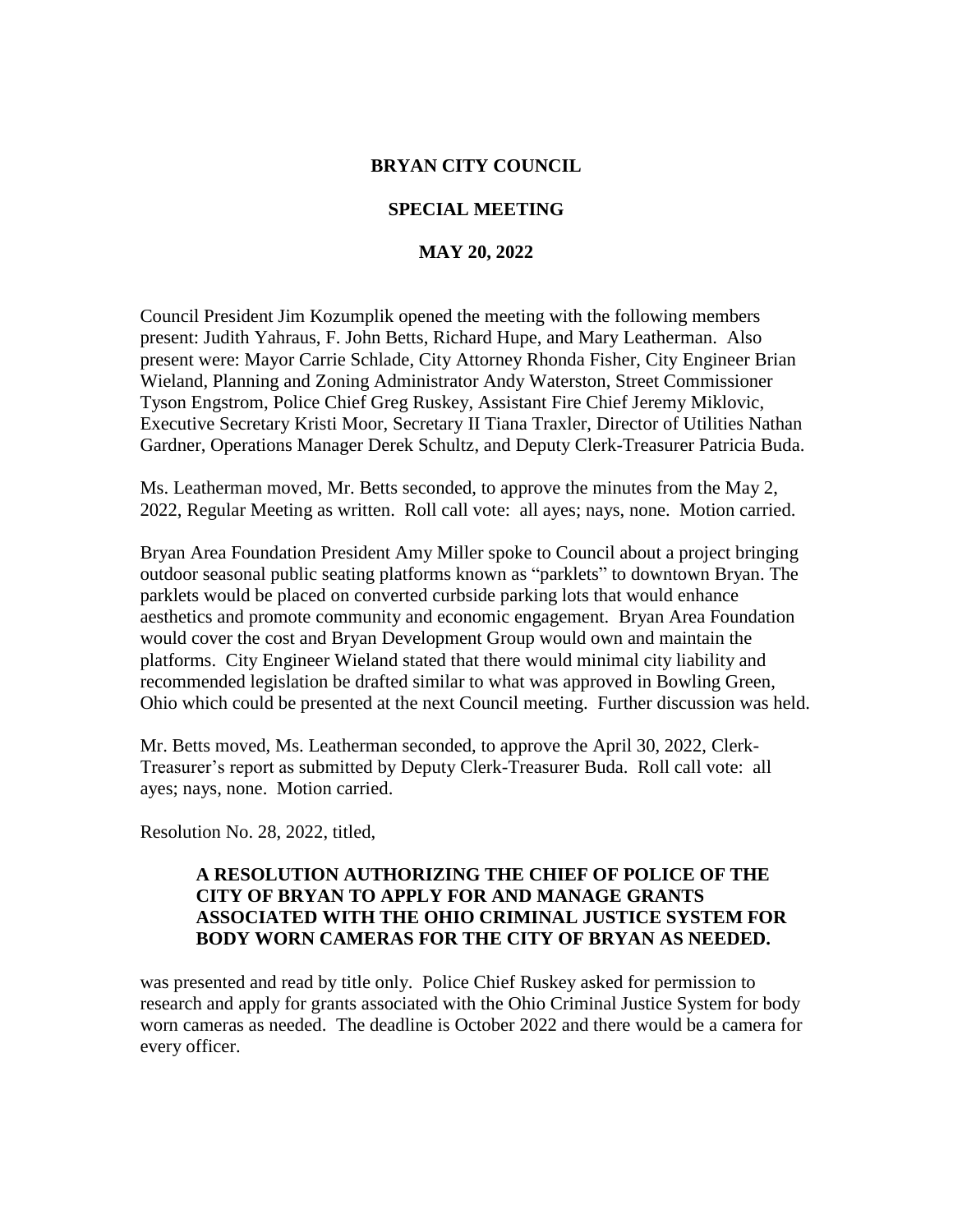Mrs. Yahraus moved, Mr. Betts seconded, to suspend the reading of Resolution No. 28, 2022, on three separate days. Roll call vote: all ayes; nays, none. Motion carried.

Ms. Leatherman moved, Mr. Hupe seconded, to pass Resolution No. 28, 2022. Roll call vote: all ayes; nays, none. Motion carried.

Resolution No. 29, 2022, titled,

### **A RESOLUTION AUTHORIZING THE FIRE CHIEF AND THE POLICE CHIEF OF THE CITY OF BRYAN TO APPLY ON BEHALF OF THE CITY OF BRYAN FOR A GRANT UNDER THE AMERICAN RESCUE PLAN ACT (ARPA) FOR FIRST RESPONDER WELLNESS RECRUITMENT, RETENTION & RESILIENCY FUNDS AND DECLARING AN EMERGENCY.**

was presented and read by title only. Police Chief Ruskey asked for permission along with Fire Chief Doug Pool to research and apply for an American Rescue Plan Act grant for First Responder grant funds and noted that the deadline for applying is June 17, 2022.

Mr. Betts moved, Mr. Hupe seconded, to suspend the reading of Resolution No. 29, 2022, on three separate days. Roll call vote: all ayes; nays, none. Motion carried.

Mrs. Yahraus moved, Ms. Leatherman seconded, to pass Resolution No. 29, 2022. Roll call vote: all ayes; nays, none. Motion carried.

Resolution No. 30, 2022, titled

## **A RESOLUTION THAT THE COUNTY OF WILLIAMS AND THE CITY OF BRYAN ENTER INTO THE 2022 PARTNERSHIP AGREEMENT OF THE MAUMEE VALLEY NORTH CHIP CONSORTIUM.**

was presented and read by title only. Mayor Schlade explained that this is an annual request to enter into the partnership agreement with the County at the request of Maumee Valley North Chip Consortium.

Mr. Hupe moved, Mr. Betts seconded, to suspend the reading of Resolution No. 30, 2022, on three separate days. Roll call vote: all ayes; nays, none. Motion carried.

Ms. Leatherman moved, Mrs. Yahraus seconded, to pass Resolution No. 30, 2022. Roll call vote: all ayes; nays, none. Motion carried.

Resolution No. 31, 2022, titled

## **A RESOLUTION TO AUTHORIZE THE MAYOR TO ACCEPT A GRANT OF ONE HUNDRED TWENTY-FIVE THOUSAND DOLLARS (\$125,000) FROM THE OHIO FACILITIES CONSTRUCTION**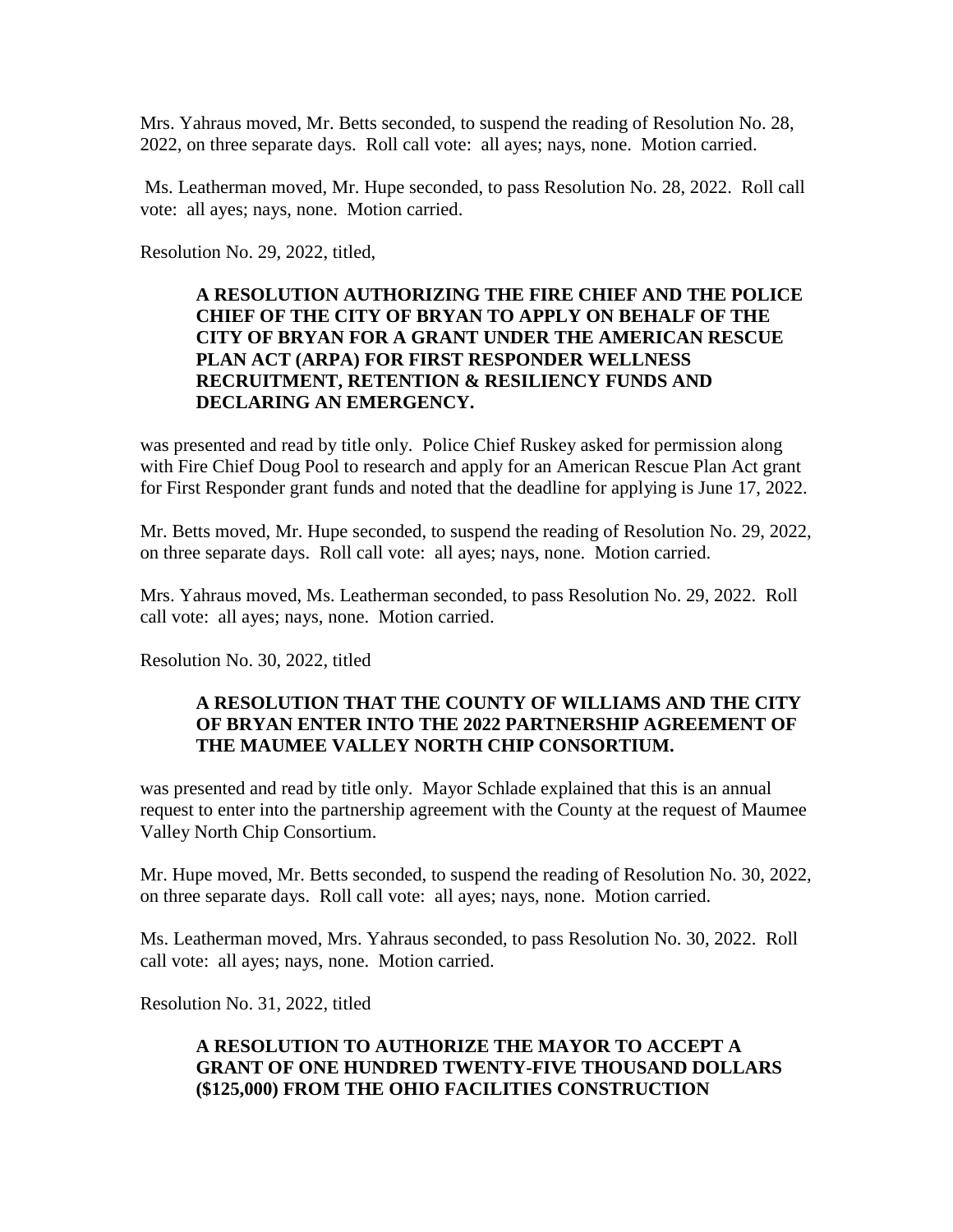## **COMMISSION FOR THE CONSTRUCTION OF PEDESTRIAN PATHWAYS AND PATHWAY LIGHTING NEAR THE FOUNTAIN CITY AMPHITHEATER.**

was presented and read by title only. Mayor Schlade informed Council that the City has been awarded \$125,000 for pedestrian pathways and pathway lighting near the Fountain City Amphitheater from the Ohio Facilities Construction Commission. She thanked State Representative Jim Hoops, State Senator Rob McColley, and Parks and Recreation Director Benjamin Dominique for helping to secure these funds.

Mr. Hupe moved, Mrs. Yahraus seconded, to suspend the reading of Resolution No. 31, 2022 on three separate days. Roll call vote: all ayes; nays, none.

Mr. Betts moved, Ms. Leatherman seconded, to pass Resolution No. 31, 2022. Roll call vote: all ayes; nays, none. Motion carried.

Resolution No. 32, 2022, titled

# **A RESOLUTION PROVIDING FOR THE ESTABLISHMENT OF A NEW FUND**

was presented and read by title only. Deputy Clerk-Treasurer Buda explained that this fund needs to be established for the One Ohio Opioid monies received from the opioid drug settlement.

Mr. Betts moved, Ms. Leatherman seconded, to suspend the reading of Resolution No. 32, 2022 on three separate days. Roll call vote: all ayes; nays, none.

Mr. Hupe moved, Mrs. Yahraus seconded, to pass Resolution No. 32, 2022. Roll call vote: all ayes; nays, none. Motion carried.

Resolution No. 33, 2022, titled

### **A RESOLUTION TO ACCEPT A DONATION OF TWO HUNDRED FORTY-FIVE THOUSAND, TWO HUNDRED TWENTY-EIGHT DOLLARS FROM AIRMATE COMPANY, INC. FOR CONSTRUCTION OF A WATERLINE TO BE EXTENDED TO AIRMATE COMPANY, INC.**

was presented and read by title only. Director of Utilities Gardner explained the donation to Council and asked that they accept \$245,228 for the water line extension project. He thanked Council for rearranging their schedule to help expediate the project.

Mr. Betts moved, Ms. Leatherman seconded, to suspend the reading of Resolution No. 33, 2022 on three separate days. Roll call vote: all ayes; nays, none.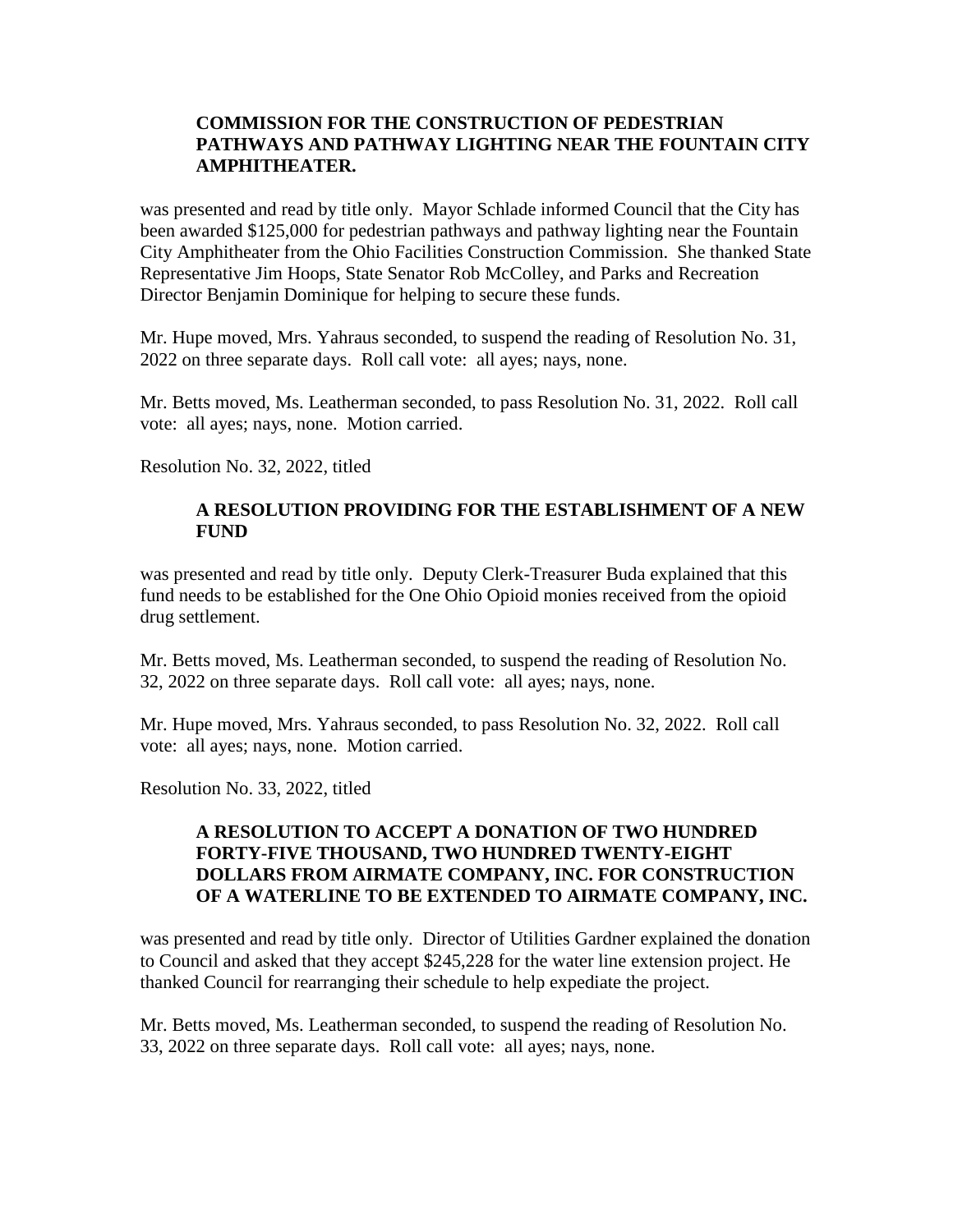Ms. Leatherman moved, Mr. Hupe seconded, to pass Resolution No. 33, 2022. Roll call vote: all ayes; nays, none. Motion carried.

Ordinance No. 32, 2022, titled

## **A ORDINANCE PROVIDING FOR THE TRANSFER OF FUNDS FOR THE CITY OF BRYAN, FOR THE MONTH ENDING MAY 31, 2022**

was presented and read by title only. Deputy Clerk-Treasurer Buda detailed the transfer of funds for Council.

Mrs. Yahraus moved, Mr. Betts seconded, to suspend the reading of Ordinance No. 32, 2022 on three separate days. Roll call vote: all ayes; nays, none.

Ms. Leatherman moved, Mr. Hupe seconded, to pass Ordinance No. 32, 2022. Roll call vote: all ayes; nays, none. Motion carried.

Ordinance No. 33, 2022, titled

## **A ORDINANCE PROVIDING FOR ANNUAL APPROPRIATIONS FOR THE CITY OF BRYAN, FOR THE FISCAL YEAR ENDING DECEMBER 31, 2022 AND DECLARING AN EMERGENCY.**

was presented and read by title only. Deputy Clerk-Treasurer Buda detailed the appropriation request for Council.

Mr. Hupe moved, Mr. Betts seconded, to suspend the reading of Ordinance No. 33, 2022 on three separate days. Roll call vote: all ayes; nays, none.

Mrs. Yahraus moved, Ms. Leatherman seconded, to pass Ordinance No. 33, 2022. Roll call vote: all ayes; nays, none. Motion carried.

Planning and Zoning Administrator Waterston requested Council approve a building permit application for Airmate Company Inc. located at 16280 County Road D in Bryan, Ohio.

Mr. Hupe moved, Ms. Leatherman seconded, to approve a building permit application for Airmate Company Inc. located at 16280 County Road D in Bryan, Ohio. Roll call vote: all ayes; nays, none. Motion carried.

Mayor Schlade and Council members thanked the Bryan Area Foundation and Airmate Company for their projects and commitment to Bryan. Council member Betts stated that the downtown parking lot looks excellent.